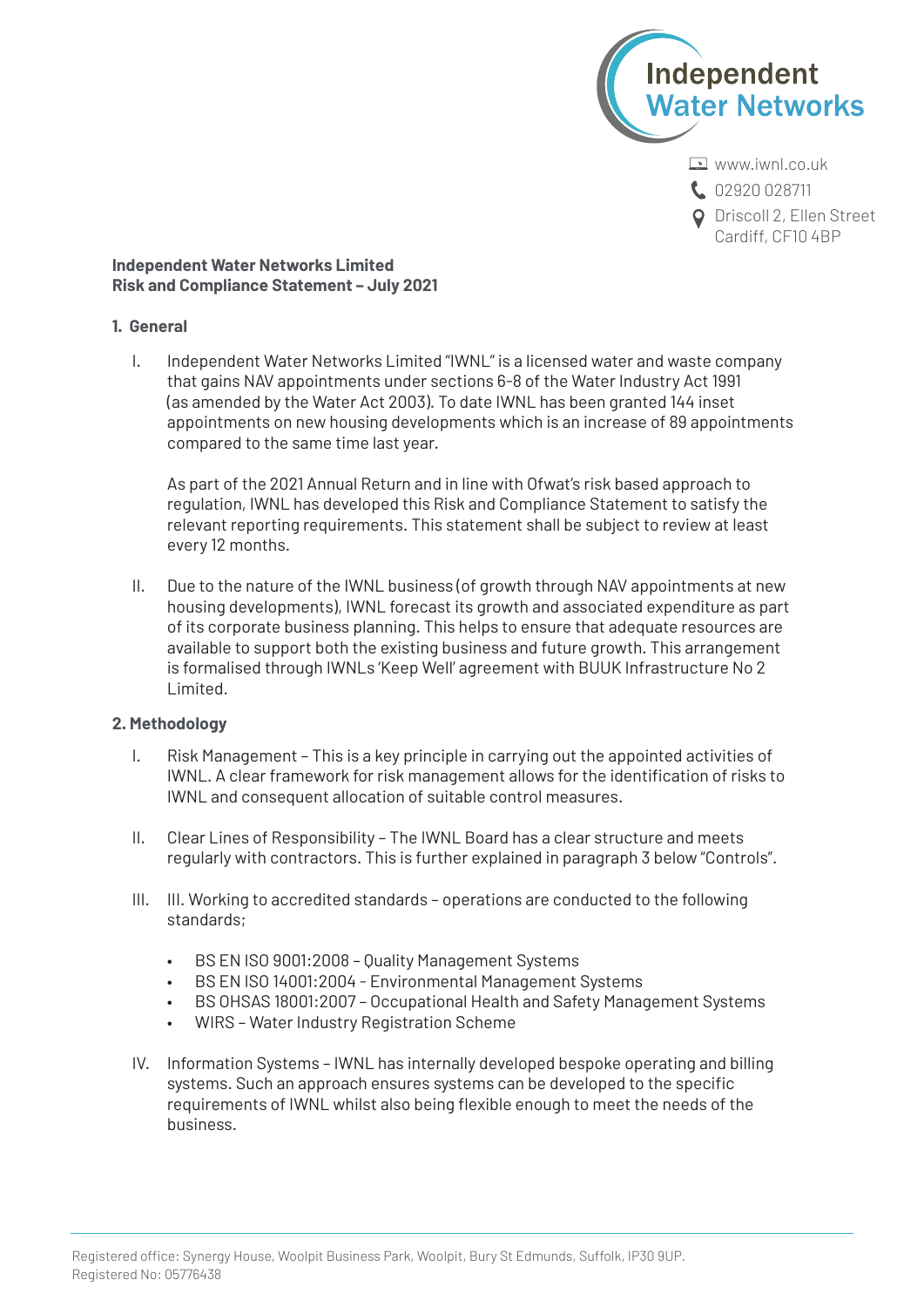

## **3. Controls**

- I. A central risk register holds identified risks and control measures and is subject to continuous review.
- II. Monthly reports are circulated to management to monitor the performance of IWNL and these form the basis for any improvement plans.
- III. IWNL has developed a Distribution, Operations and Maintenance Strategy "DOMS" that helps identify and manage the risks that occur during the operations and maintenance of a water supply network. The strategy assists management in the development of the procedures which are necessary to ensure the IWNL distribution network delivers water that complies with the Water Supply (Water Quality) Regulations 2016 to customers connected to its network. These distribution system procedures include the operation of valves, hydrants, washout etc., the maintenance of water distribution mains, including repairs, bursts mains, flushing, control valves and mains extensions. As the IWNL business expands, procedures will be further enhanced to include water treatment works, service reservoirs, pumping stations and trunk mains as required.
- IV. Drinking Water Safety Plans "DWSP" are developed for each inset appointment. DWSP presents the risk assessment and management approach to water safety under Regulation 27 of the Water Supply (Water Quality) Regulations 2016 (2018 in Wales) (Amendment) Regulations 2018. In respect of any other catchments, treatment works and connected supply system not covered by IWNL's DWSP, IWNL has to regularly liaise with the upstream supplier in order to identify any unacceptable risks that may initially be present at the time the NAV is granted or may arise over time. As such IWNL's DWSPs are subject to continuous review and ongoing development.
- V. Regulatory monitoring is undertaken in accordance with the requirements of the Water Supply (Water Quality) Regulations 2016. In addition, an operational sampling and analysis programme runs in parallel with the regulatory compliance programme. This operational programme includes:
	- Sampling and analysis to inform IWNLs DOM Strategy;
	- Sampling and analysis in response to customer contacts or queries; and
	- Investigative sampling and analysis in response to water quality issues within the network e.g. bacteriological or chemical failure, elevated plate counts, discoloured water taste, odour.

The process of managing the expectations of any organisations, people etc that have an influence, interest or will be affected by the deliverables and/or outputs of the Water Quality Team are set out in the water quality Stakeholder Management Plan.

- VI. Under the requirements of the Water Industry Act 1991 (as amended by the Water Act of 2003), IWNL has a drought plan which sets out to how IWNL will supply adequate quantities of wholesome water, with as little resource as reasonably possible. The drought plan will be subject to review and revised in each of the following cases:
	- If there is a material change of circumstances;
	- If directed to do so by the secretary of state: and
	- In any event, not later than the end of the period of five years beginning with the date when the plan (or revised plan) was last published.